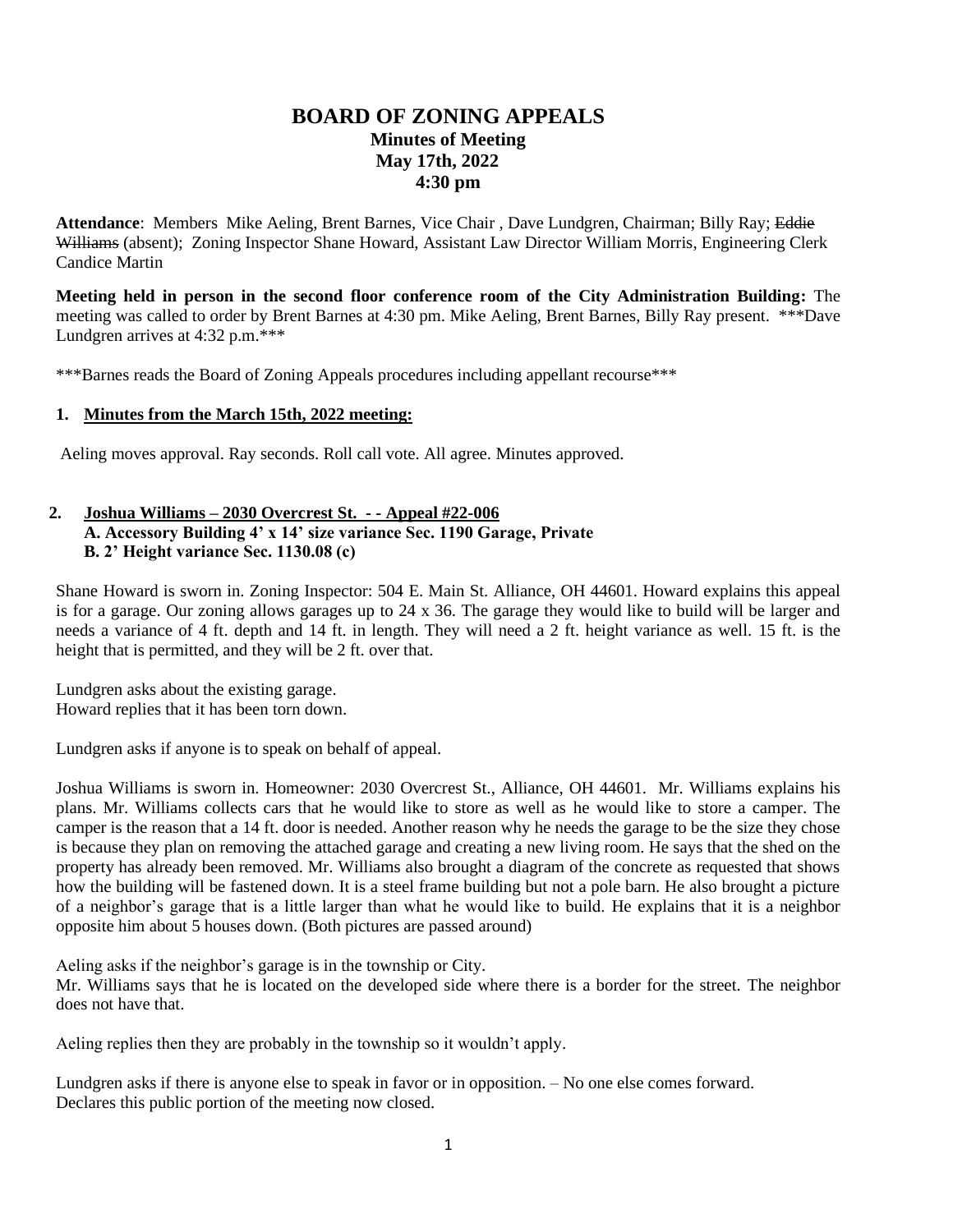#### Board Members Begin Discussion

Barnes asks if adjoining neighbors were notified.

Howard explains that zoning looks up all the property owners and sends the notices out.

Aeling moves to grant accessory building variance of 4' x 14' size and a height variance of 2 ft. Barnes seconds. Roll call vote. All agree. Motion carried.

# **3. George F. Pilla/ John R. Govern – 615 Waugh St. – Appeal #22-007 Commercial Use in a R-1 Sec. 1120.03 Land Use Table/ Sec. 1140.04 Nonconforming Uses**

Howard explains that applicant has a residential property being used as commercial offices for Ohio Rack. They have another lot across the alley that they want to use as a new dumpster location, but it is a residential lot. This would be a commercial use on a residential lot. This is expansion of a non-conforming lot. They will need a variance for that reason.

Lundgren says the dumpster location right now is across the street on Liberty from the office building. Howard explains that is only temporary. They moved it to replace busted concrete but normally it sits in front of their office.

Lundgren asks if there are any plans for shielding. Howard replies that our City Zoning requires a fenced enclosure around it.

Lundgren asks if anyone is to speak on behalf of appeal.

John Govern is sworn in. Contractor for the owners. Mr. Govern explains that this dumpster does not contain garbage mostly just paper and the reason the owners want to move it is that they don't like the sight of it out front. They have looked at it out there for years. They acquired the lot a couple of years ago. The home had burnt down, and the owner gave them the property. They paid to have the home torn down and filled in. They want to move the dumpster back there, so it is more out of sight. There is a house to the west of the lot. They can plant bushes or something around it to dress it up if need be.

Ray asks about the diagram. Is that the intending diagram of the fence that will go around it? Mr. Govern replies that there is a drive that comes off the alley, but that little c shape or u shape is the area the dumpster is intended to go. He measured the area; it is 6 ft. wide.

Ray asks if the fencing is going just around the dumpster itself. Mr. Govern replies yes.

Lundgren asks if there is anyone else to speak in favor or in opposition. – No one else comes forward. Declares this public portion of the meeting now closed.

## Board Members Begin Discussion

Ray states that this solution for the dumpster is better than where it is now or where it was sitting before. As long as they are surrounding it, he doesn't see a problem.

Lundgren remembers this property coming through the board some time ago for an appeal in the past. Lundgren drove by again recently for this and the business is maintained very well. He also mentions on Liberty though it is residential there are multiple uses nearby.

Aeling moves to approve commercial use. Ray seconds. Roll call vote. All agree. Motion carried.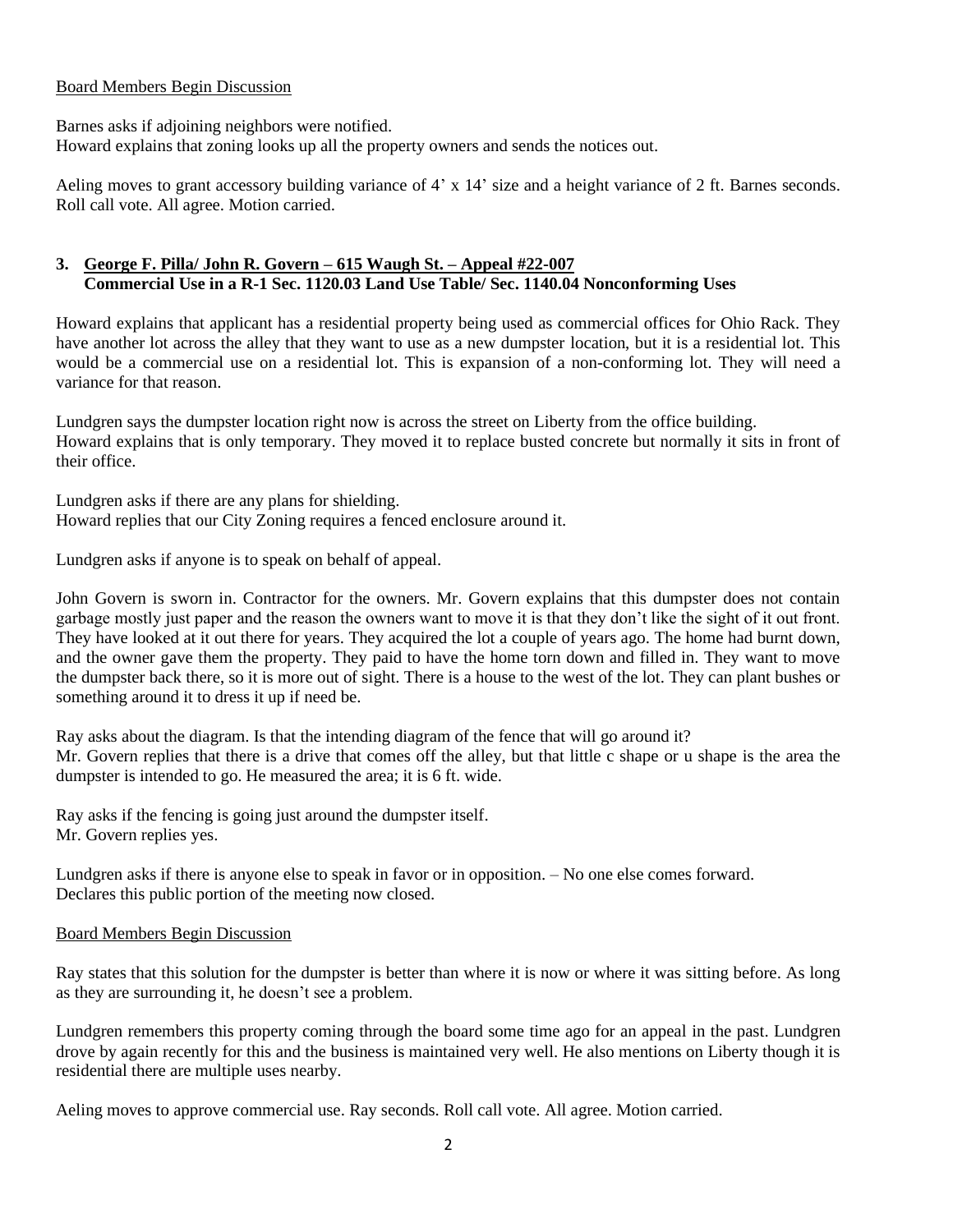# **4. Irving Investments/ Kevin Nisly – 1115 Union Ave. – Appeal #22-008 Building Addition Sec. 1140.04 Nonconforming Uses**

Howard explains this business was granted a variance a couple of years ago for warehousing. They would like to add on to a non-conforming use so it will require a variance. It will also have to go through Planning Commission if this is granted.

Lundgren asks where the addition will be located: in the far back?

Howard replies yes, the east side to the back. Howard also mentions that the owner owns the property to the South.

Aeling asks if we granted him a variance in the past for the building and the adjoining site.

Howard believes that at the time he was talking about putting an entrance off the other property's drive apron.

Aeling says that it looks like we granted a use variance on both parcels.

Lundgren asks if anyone is to speak on behalf of appeal.

Kevin Nisly is sworn in. 1115 Union Ave. Mr. Nisly explains that when he purchased the property it was zoned for body shop use. Mr. Nisly further explains that his business has been doing very well especially the last six months since they have added online sales. This is the part of his business that has taken off the most. They are being limited now only by physical space. They have enough room on the property so rather than move they had the idea to put up a 76 x 40 attachment to the building. The addition will keep a nice clean line with the existing building. It will just hold pallets and become more warehousing. It will not increase traffic or disrupt neighbors. It will just be for dry goods. Mr. Nisly mentions color renderings he has had drawn up. He passes those along to the board members. He also mentions there is spot on the site plan for a potential loading dock at the back of the building. He wanted to ask for this since he is before the BZA even if it turns out to not be cost effective to do.

Ray asks how big the dock will be.

Mr. Nisly replies just the minimum requirement to get pallets off and into the building. He is unsure of the size yet. If he had to guess 6 ft x 18 ft. This would be for a semi. It would be about 3 ft. high.

Howard explains that Mr. Nisly would have to go through Stark County for that since they are commercial.

Lundgren says that the issue of a loading dock would not be a zoning issue.

Ray asks what his future plans may be for the development of that lot. He mentions that part of it is developed to get trucks in and out of there.

Mr. Nisly says he has no definitive plans for development. If in 5 or 10 years his business is to do as well as it is now perhaps there will be another request to build another building. But at this time there are no immediate plans for development.

Barnes asks about a vacant house nearby.

Mr. Nisly says the one to the north is vacant and the one to the south is occupied. Mr. Nisly mentions they have a great relationship with the homeowner.

Lundgren asks if there is anyone else to speak in favor or in opposition. – No one else comes forward. Declares this public portion of the meeting now closed.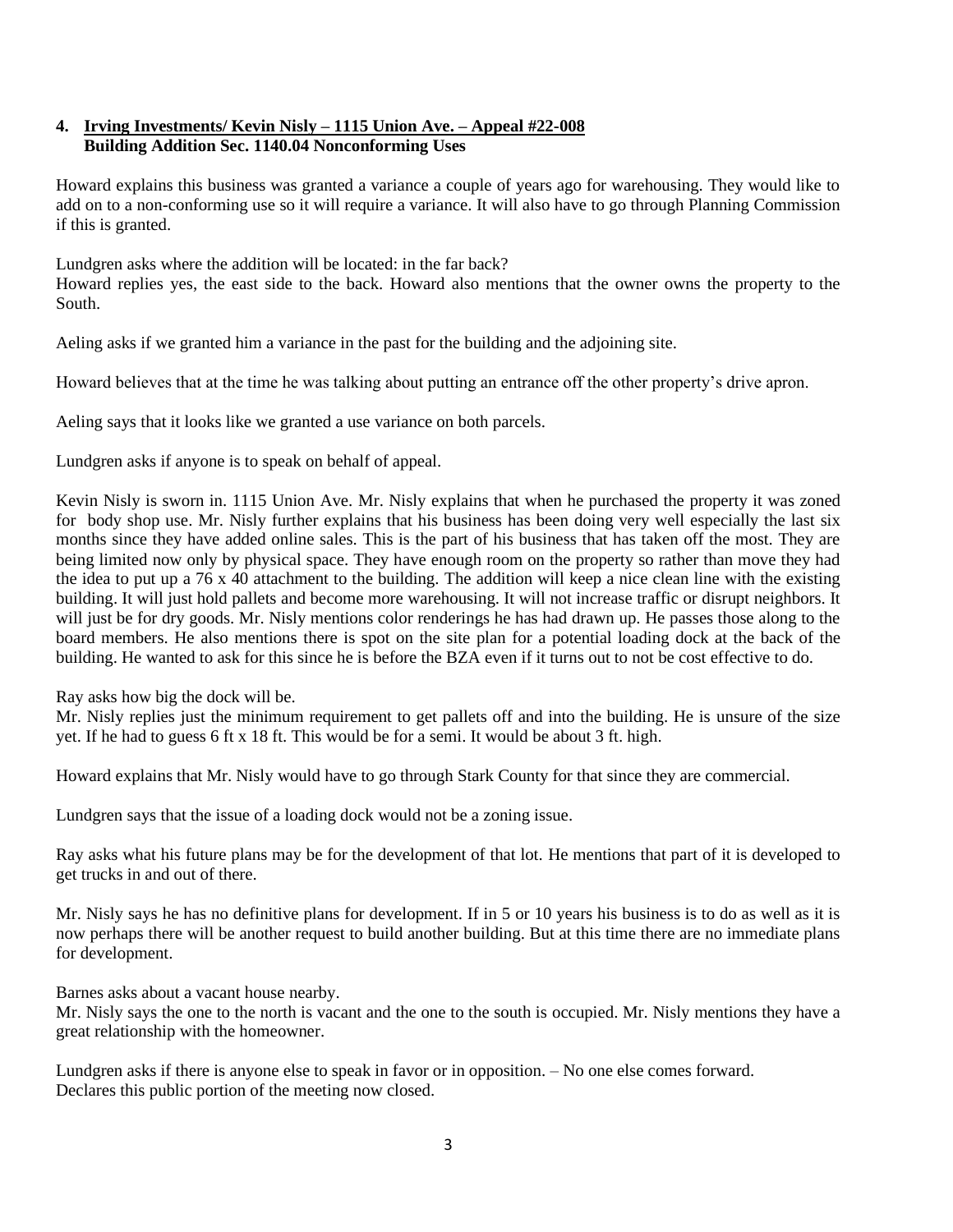#### Board Members Begin Discussion

Everyone agrees that they think it looks really good.

Aeling moves to approve building addition variance. Barnes seconds. Roll call vote. All agree. Motion carried.

# **5. Thomas Yankovich/ Ellet Neon Sales & Service - 766 Union Ave. – Appeal #22-009 Pole Sign 2' Variance from Right-of-Way Sec. 1134.06 (e)**

Howard explains that they already have a variance for a pole sign. This was approved however after it was installed, he noticed that it differed from the original drawing. They had the flag facing to the east in the drawing, but the flag is facing to the west installed and they are now too close to the city right-of-way. It is supposed to be 5 ft. They will need a 2 ft. variance for the right-of-way setback. He doesn't see it impeding anything but since it is a pole sign, and there is nothing written in our zoning about it, he felt it had to go before the board. If it were a monument sign, he could have made the determination himself.

Aeling clarifies that the pole is not in the right-of-way, but the sign portion is. Howard answers correct.

Lundgren asks if anyone is to speak on behalf of appeal.

Tom Yankovich is sworn in. Ellet Sign Company: 3041 E. Waterloo Rd. Akron, OH 44312. Mr. Yankovich explains that what is unusual in this case is that the property owner received the variance. They then asked Ellet sign to install the sign. When they went to install the sign, Mr. Yankovich saw the 3D image presented and it was flagged to the east. Most of the Subway signs flag to the street side. He questioned this and the owner said go ahead and flag it toward the street then. They didn't figure they were in the right-of-way. The sign is installed now, and the configuration is an L-shaped pole sign. It has a 13 ft clearance plus from grade to the bottom of the sign and flags out 6 ft out from the pole. Technically the setback goes from the leading edge of the sign to the right-of-way which is roughly between 2 and 3 ft. The pole is 8 ft from the right-of-way or sidewalk. The spirit of the code based on the section (e) #2 says when you are close to an intersection or a property entrance as long as the vehicles have good clearance or visibility entering and exiting the property or from that intersection that is why they try to impose the setback. The pole is the obstruction because the sign is high enough to see under. Mr. Yankovich believes the spirit of the code is improved by this issue because the pole is set back 8 ft. from the right-of-way instead of 5 ft. like originally intended. Yes, the leading edge is closer but the obstructive part of the sign which is the pole is further back which improves the visibility at that intersection at that corner. They are asking for about a 3 ft. setback variance because the cabinet or leading edge of the sign is closer to the right-ofway than it was intended.

Lundgren clarifies that they want permission to leave the sign the way it is.

Mr. Yankovich answers as it is.

Ray comments that the pole is not even centered in the curved area. It is graded toward the road still.

Mr. Yankovich explains that the setback was supposed to be 5 ft. so the pole would have been further toward the road and not centered in that spot and flagged to the east. What they did was to center in the landscaped area and flagged toward the street. The intention was to setback the pole 5ft from the right-of way.

Lundgren asks if there is anyone else to speak in favor or in opposition. – No one else comes forward. Declares this public portion of the meeting now closed.